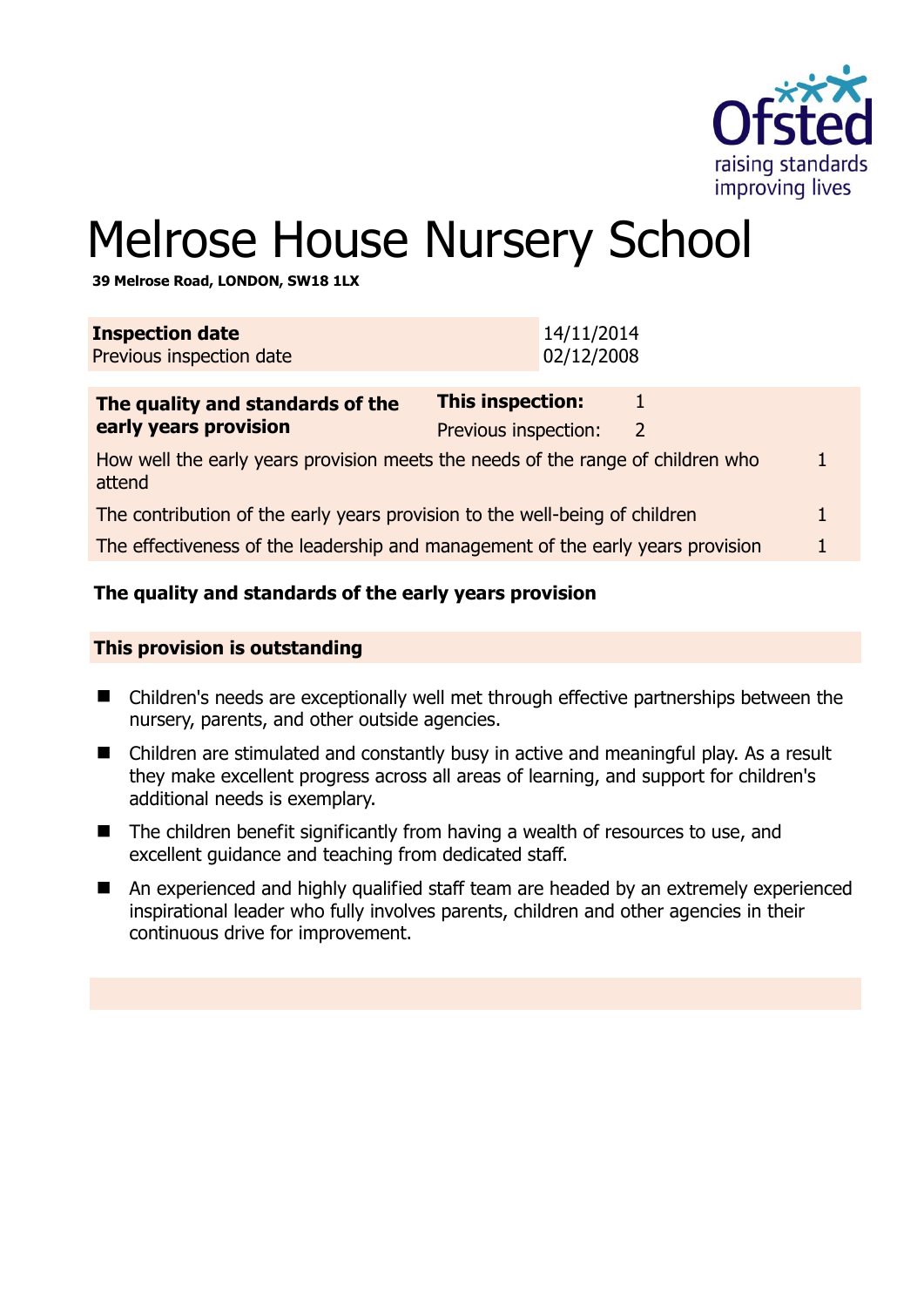# **Information about this inspection**

Inspections of registered early years provision are:

- $\blacksquare$  scheduled at least once in every inspection cycle the current cycle ends on 31 July 2016
- scheduled more frequently where Ofsted identifies a need to do so, for example where provision was previously judged inadequate
- **•** brought forward in the inspection cycle where Ofsted has received information that suggests the provision may not be meeting the legal requirements of the Early Years Foundation Stage or where assessment of the provision identifies a need for early inspection
- **•** prioritised where we have received information that the provision is not meeting the requirements of the Early Years Foundation Stage and which suggests children may not be safe
- scheduled at the completion of an investigation into failure to comply with the requirements of the Early Years Foundation Stage.

The provision is also registered on the voluntary and compulsory parts of the Childcare Register. This report includes a judgment about compliance with the requirements of that register.

# **Inspection activities**

- п The inspector observed and spoke to children during their play in the two playrooms as well as the outdoor play area.
- The inspector had a discussion with the manager and spoke with members of the staff team as appropriate.
- The inspector looked at all relevant documentation, including the safeguarding policy, accident records and risk assessments.
- $\blacksquare$  The inspector took part in a joint observation with the manager of the nursery.

#### **Inspector**

Gillian Cubitt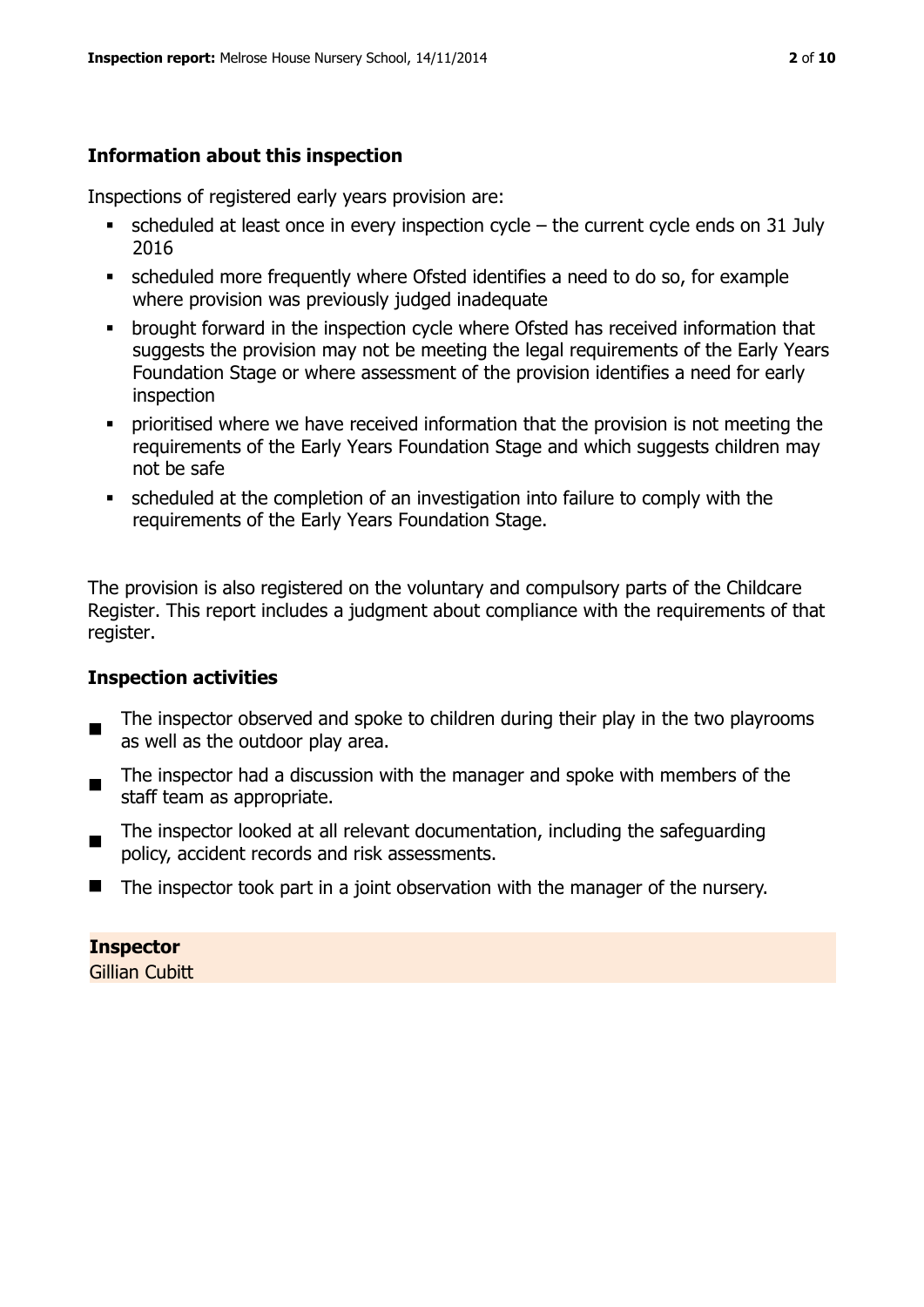#### **Full report**

#### **Information about the setting**

Melrose House Nursery School first registered in 1991 and re-registered as a limited company, under the same ownership, in 2008. The nursery is located on the ground floor of a detached house in the West Hill area in the London Borough of Wandsworth. Children are cared for in two playrooms and there are toilets and kitchen facilities nearby. Children have access to an enclosed patio and garden area for outdoor play. The nursery is open during term time only. Sessions are from 9.15am to 12.15pm on Monday, Wednesday and Friday. On Tuesdays and Thursdays, the sessions are from 9.15am to 3pm. The nursery supports children with special educational needs and/or disabilities as well as children who speak English as an additional language. The nursery is registered on the Early Years Register, the compulsory part of the Childcare Register and the voluntary part of the Childcare Register. There are currently 24 children on roll in the early years age group. There are five members of staff including the manager. All staff hold relevant qualifications in childcare at levels 2,3 and 6. The nursery has a pet dog.

#### **What the setting needs to do to improve further**

#### **To further improve the quality of the early years provision the provider should:**

**E** enrich children's already varied educational programmes and experiences by engaging more with specialised visiting teaching staff to further enhance learning outcomes for every child.

#### **Inspection judgements**

#### **How well the early years provision meets the needs of the range of children who attend**

Children thrive and reach very high levels of achievement in their learning and development in this vibrant nursery. This is because all children have realistically targeted learning goals and have the excellent support of a very skilled and qualified staff team. All staff are professional, extremely enthusiastic and deliver very high quality teaching practices and educational programmes for children. This ensures every child makes rapid progress, given their varied, diverse starting points and educational needs.

During the inspection, all children were seen to be extremely happy and content, engaging busily during free play and adult-led activities. For example, children showed considerable excitement when throwing and collecting balls during Teddy Tennis. This activity supported the children's physical development particularly well. They extended their moving and handling skills as well as their ability to play and work together as a team. Staff also challenged children's understanding of letters skilfully during singing sessions using a phonics system. Consequently, all children confidently recognised their names. Some children were able to identify the early sounds of letters for reading, providing them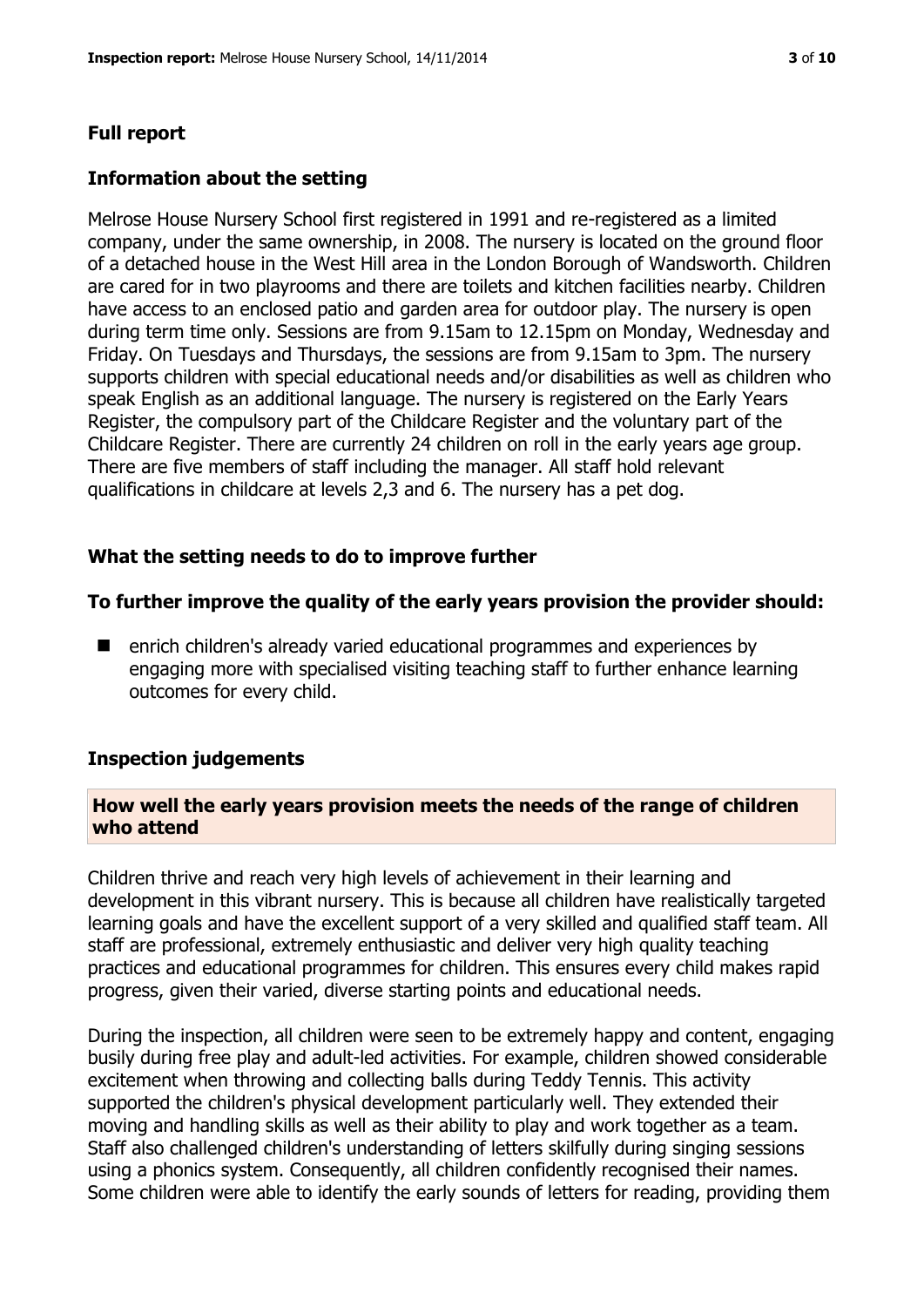with excellent skills for future learning at school. Children embrace the love of books through regularly reading with staff and taking books home to continue their learning with their parents and/or carers.

During the inspection, children demonstrated a high degree of physical ability outside, on the large patio area. They rode on cars and organised the apparatus skilfully on which they climbed. Children helped themselves to water and could be seen planning and arranging tools such as sponges and brushes, which they used to paint their playhouse. During a mathematics activity children clearly demonstrated a thorough understanding of numbers. They jumped on stepping stones, very confidently relating numbers to actions with meaning. Photographs and documentation show that children regularly use the wider natural areas of the garden where they develop their explorative play in an extremely purposeful and meaningful way. For example, they design and build dens, gain physical agility and acquire risk-taking skills as they climb trees, and collect apples in the autumn.

All children look forward to and are included in focused sessions for music, drama and tennis by visiting teachers. Staff participate in these activities to monitor their key children and support their needs.

Staff's accurate planning encompasses children's ideas and interests comprehensively. Staff record these in detail on the weekly reviews and convert children's ideas and interests into activities that cover all areas of learning. Consequently, children are extremely excited and eager to learn. Staff carry out detailed regular assessments of what children do and the formal assessments clearly show how exceptionally well the children are progressing. The staff's detailed assessments also enable them to rapidly identify areas where children need extra support. Children with identified special educational needs and/or disabilities have comprehensive personalised learning plans. Staff follow these extremely well to support children and ensure they make as much progress as they can.

An exceptionally strong partnership with parents underpins children's achievements. Parents are fully involved with their child's learning and regularly discuss their child's progress with their key person. Parents' high expectations for their children enthusiastically drive progress. They provide valuable information about what their children do at home and suggest new ideas for activities within the nursery. As a result, children are extremely well supported in their learning programmes, which prepares them for their next stages when they transfer to school.

#### **The contribution of the early years provision to the well-being of children**

Children quickly settle and are very excited to attend the nursery school. This is because of the highly effective settling-in programme in place. The key person and the manager take time to get to know all the children and their families very well. This starts with the sharing of useful information about the children that enables the key person to make each child feel special and welcome. Children demonstrate through their behaviour that they are extremely happy and content in the nursery and build extremely positive relationships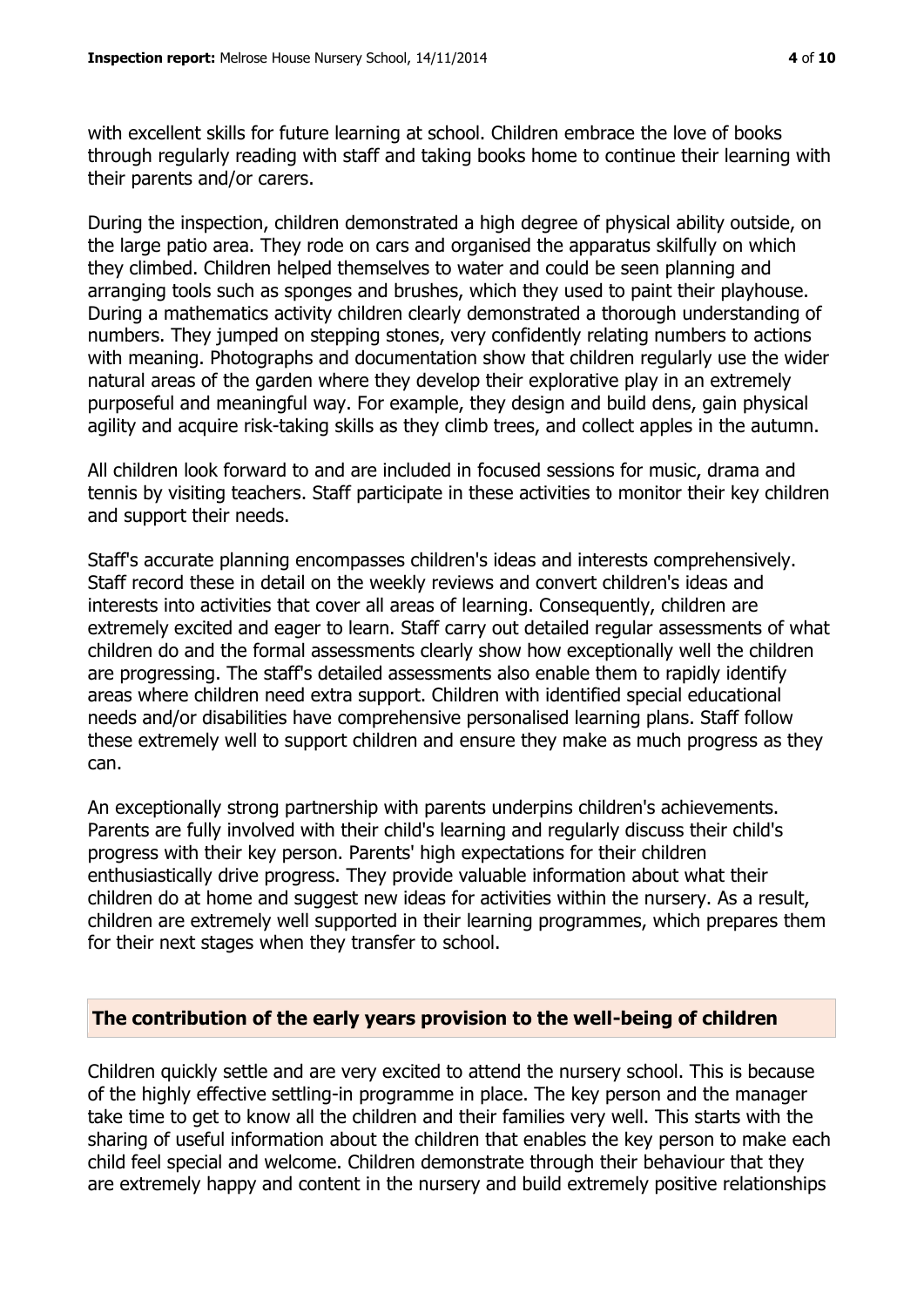with staff and each other. Children take considerable pride in sharing their birthday celebrations, singing and clapping together to acknowledge a child's birthday. While playing outdoors the children worked exceptionally well together as they used water to paint the playhouse, offering a brush so another child could join in.

Children's enthusiasm for learning through play is evident throughout the nursery. They have immense fun with the wealth of high quality resources and learn exceptional skills in their behaviour in playing with their new friends. Children show politeness and ability to make decisions in their play activities. Consequently, children have a very high standard in their behaviour as they feel in control and fully engage in their learning. Children learn about diversity by exploring the customs and cultures of others in annual events. Recently, children learnt about the meaning of poppies to remember brave people. These activities help children to recognise and understand the needs of others in the world around them.

Children's health and safety is a priority in this efficiently run nursery. Children learn consistent and thorough messages about safety through their daily activities and the nursery's routines. During the inspection, staff helped children to set up a traffic-light system to help to extend their already good safety awareness when riding their bicycles and cars outside. Children enjoyed creating paintings about fireworks to celebrate the annual occasion while also learning about the hazards of fire. Children also learn about the importance of speedy and calm fire evacuation procedures as they practise these on a regular basis.

Children develop rapid independence in their personal hygiene using the easily accessible toilets and hand-washing facilities. Staff talk about healthy eating and work collaboratively with parents in ensuring children bring nutritious snacks for their morning break. This means children develop very healthy lifestyles and learn about the importance of healthy eating. During the inspection, children settled quickly with their individual snack packs while they shared discussions with staff about their activities. This supports children's strong social skills. Children also learnt about growth through excellent first-hand experiences by tending garden vegetables and potting up strawberry plants, which they took home to give them responsibility of continuing the care of plants at home.

# **The effectiveness of the leadership and management of the early years provision**

The manager/owner of this nursery has a wealth of experience and knowledge of the welfare and learning requirements. Extremely rigorous recruitment procedures ensure all staff are vetted to make sure they are suitable to work with children. The nursery follows robust induction and on-going supervision practices to ensure staff fully understand their roles and responsibilities and are vigilant in the protection of children.

The manager monitors staff practice exceptionally well, ensuring staff attend relevant safeguarding training. The clearly rigorous systems in place ensure that all staff, including students, understand their individual responsibilities to protect children. Staff have a very secure understanding of who to contact within the local authority to report concerns if the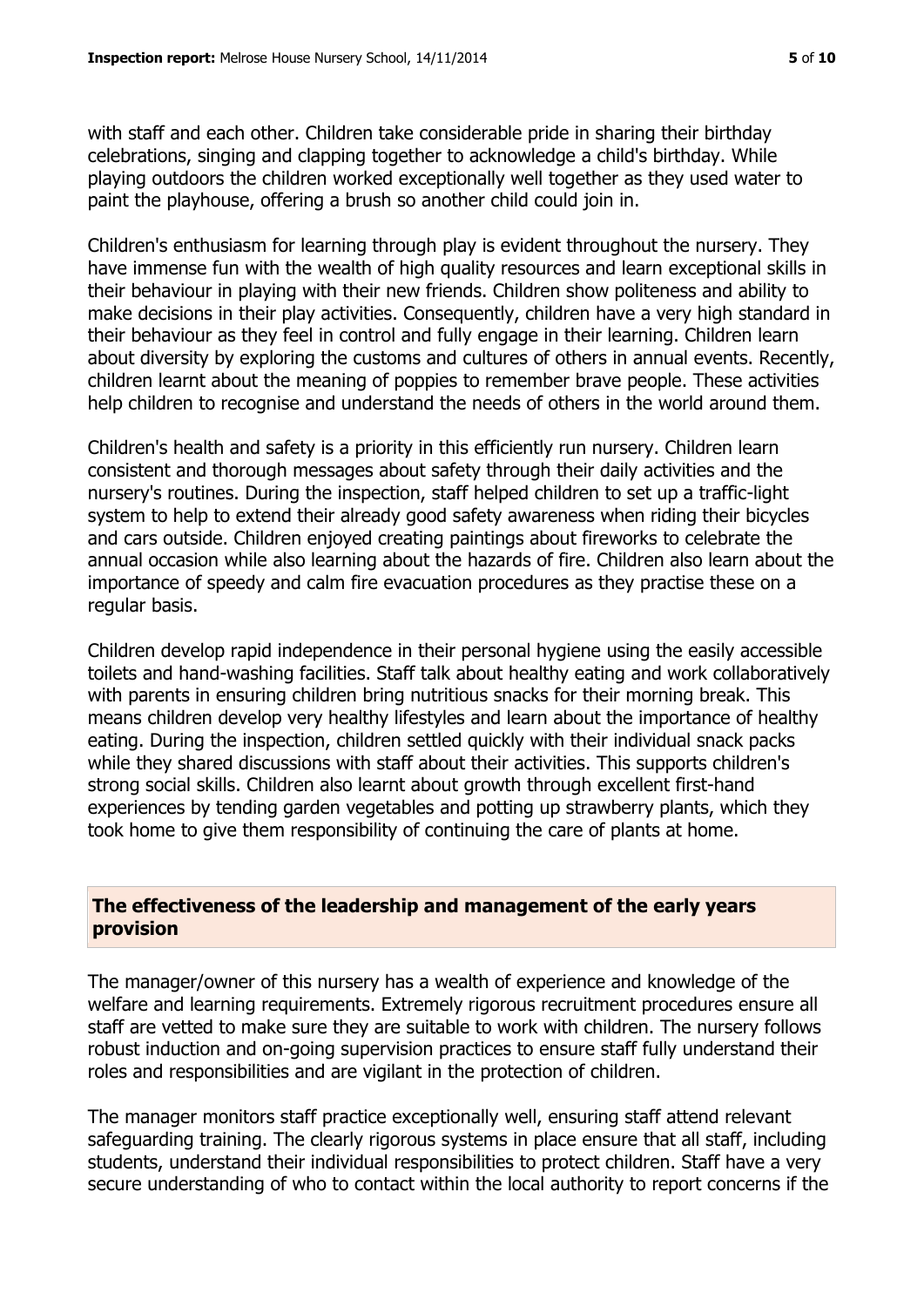manager is not available to take action. The manager consistently provides support, advice and guidance to all staff. She does this by being always available for them as well as giving them regular supervision and weekly staff meetings. As a result, children's welfare and well-being are exceptionally well promoted. Staff use risk assessments very effectively to keep children safe. All children's play areas are very safe and staff's excellent deployment ensures children have their support and guidance instantly to hand.

The manager has an excellent overview of the educational programmes. She has not yet fully considered how the extra activities run by external teaching staff can be used to enrich learning outcomes for children even further. The manager participates in, and rigorously monitors, each child's progress through the supervision of her staff team. The staff's completion of the required progress check for two-year-old children is a particularly thorough process that involves parents at every level. This ensures that the staff quickly identify any child who needs extra support, as well as meeting the needs of children who are excelling in their learning.

Self-evaluation is at the core of everything the nursery does. The manager has a very strong partnership with the local authority advisor to evaluate the level of children's engagement. The whole staff team then takes ownership of this and works efficiently to make identified changes to raise standards even further. The opinions of parents, visitors, and other professionals who become involved in the nursery also provide a very valuable benchmark on the nursery's effectiveness. They also provide the manager with ideas for the future which the staff rigorously address as part of their plans for improvement. The strength of the partnership with parents means that all children make excellent progress. Parents also have their independent forum with a parent coordinator to feed back the views and wishes of all. As a result, enthusiastic parents help to create an inclusive nursery environment where everyone is working together to provide excellent outcomes for every child.

The highly successful systems the manager uses to ensure strong liaisons with health and other outside agencies are very effective to support children's progress. All staff carefully follow, and add to individual educational plans for children identified with special educational needs. This ensures the needs of every child are comprehensively supported and met. Parents enthusiastically state that they have complete trust in the staff's professionalism and compliment their sincere passion for the excellent work they do.

# **The Childcare Register**

| The requirements for the compulsory part of the Childcare Register are | Met |
|------------------------------------------------------------------------|-----|
| The requirements for the voluntary part of the Childcare Register are  | Met |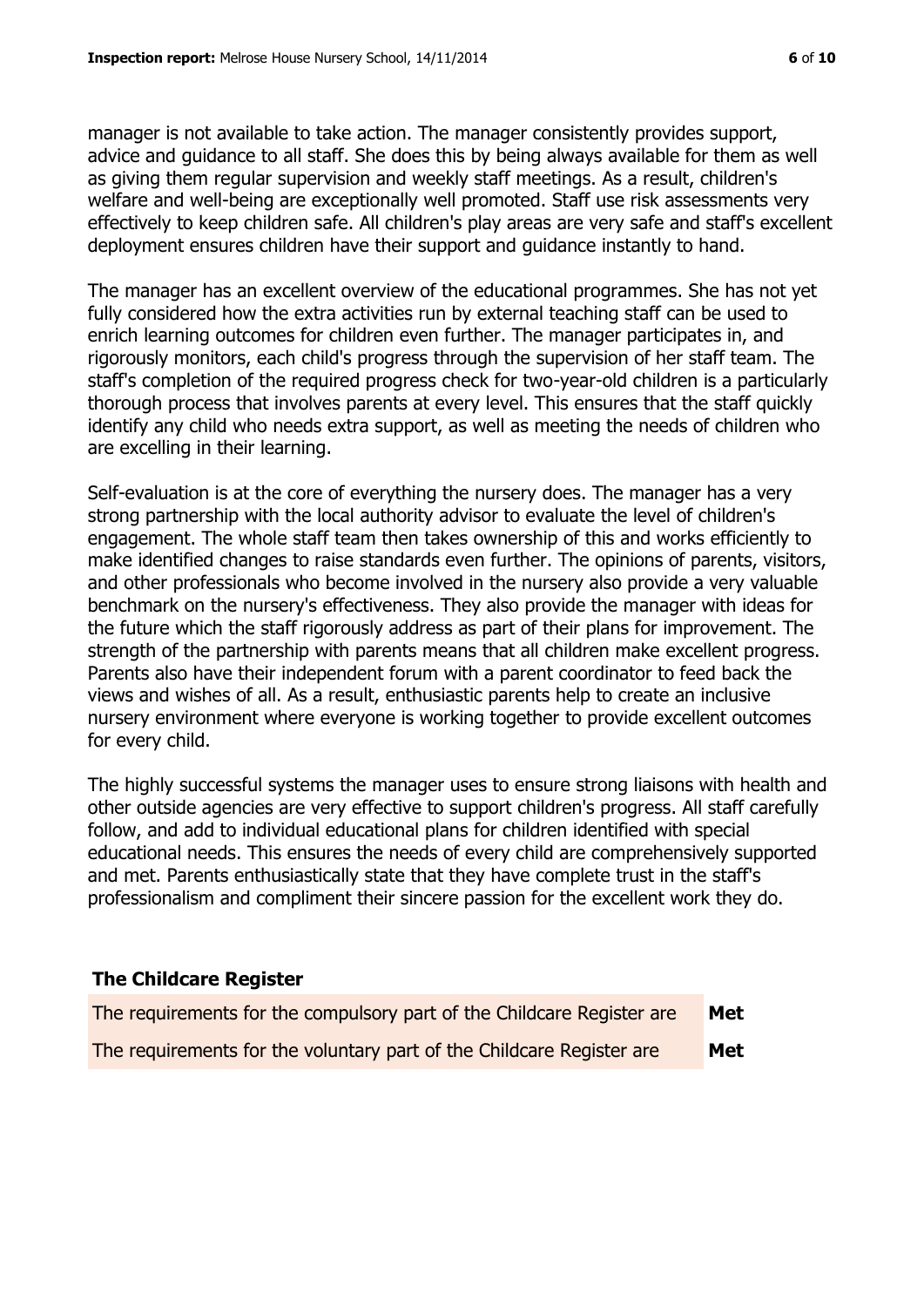# **What inspection judgements mean**

# **Registered early years provision**

| <b>Grade</b> | <b>Judgement</b>        | <b>Description</b>                                                                                                                                                                                                                                                                                                                                                                                |
|--------------|-------------------------|---------------------------------------------------------------------------------------------------------------------------------------------------------------------------------------------------------------------------------------------------------------------------------------------------------------------------------------------------------------------------------------------------|
| Grade 1      | Outstanding             | Outstanding provision is highly effective in meeting the needs<br>of all children exceptionally well. This ensures that children are<br>very well prepared for the next stage of their learning.                                                                                                                                                                                                  |
| Grade 2      | Good                    | Good provision is effective in delivering provision that meets<br>the needs of all children well. This ensures children are ready<br>for the next stage of their learning.                                                                                                                                                                                                                        |
| Grade 3      | Requires<br>improvement | The provision is not giving children a good standard of early<br>years education and/or there are minor breaches of the<br>safeguarding and welfare requirements of the Early Years<br>Foundation Stage. We re-inspect nurseries and pre-schools<br>judged as requires improvement within 12 months of the date<br>of inspection.                                                                 |
| Grade 4      | Inadequate              | Provision that is inadequate requires significant improvement<br>and/or enforcement action. The provision is failing to give<br>children an acceptable standard of early years education and/or<br>is not meeting the safeguarding and welfare requirements of<br>the Early Years Foundation Stage. It will be monitored and<br>inspected again within six months of the date of this inspection. |
| Met          |                         | There were no children present at the time of the inspection.<br>The inspection judgement is that the provider continues to<br>meet the requirements for registration.                                                                                                                                                                                                                            |
| Not met      |                         | There were no children present at the time of the inspection.<br>The inspection judgement is that the provider does not meet<br>the requirements for registration.                                                                                                                                                                                                                                |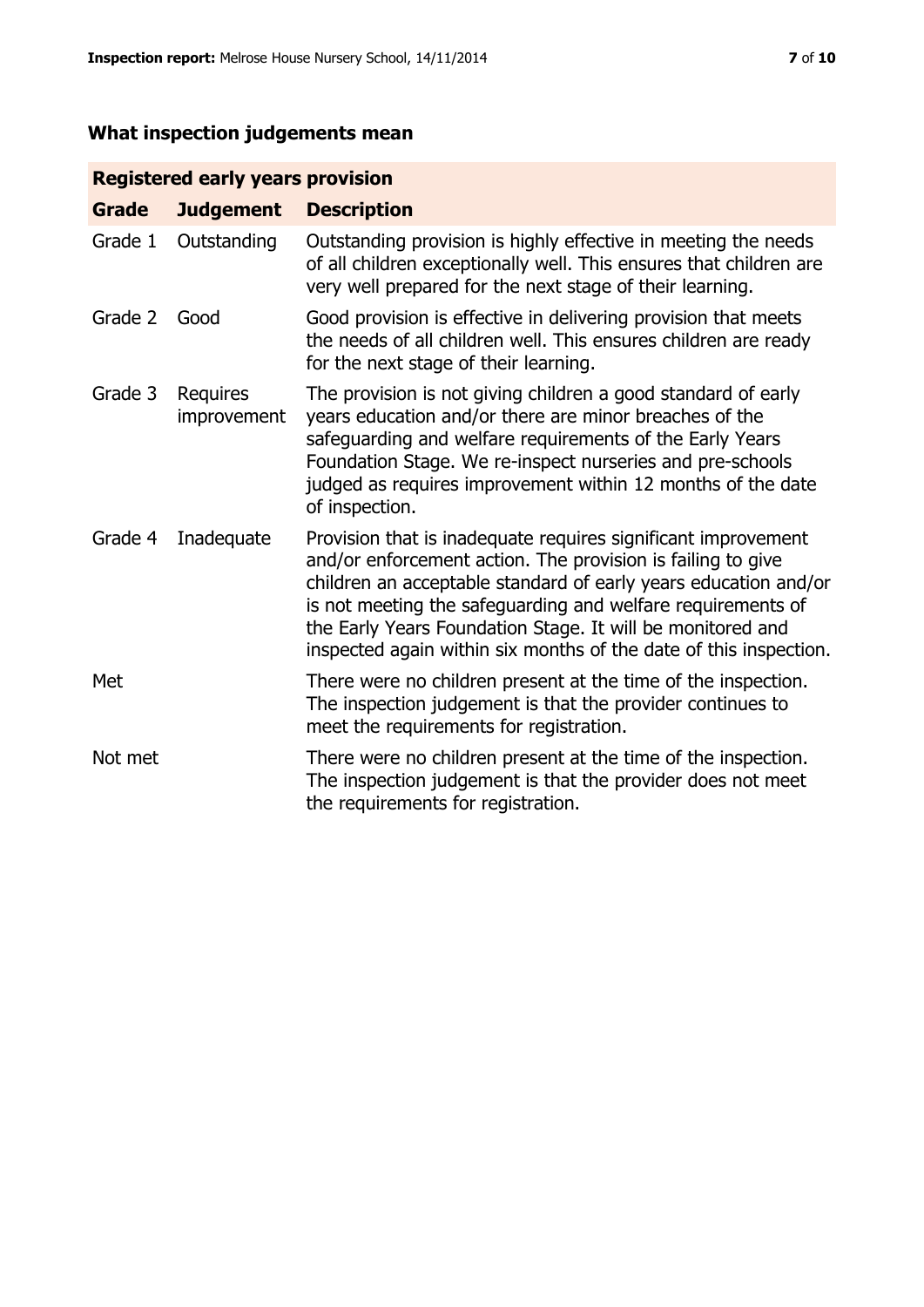## **Inspection**

This inspection was carried out by Ofsted under sections 49 and 50 of the Childcare Act 2006 on the quality and standards of provision that is registered on the Early Years Register. The registered person must ensure that this provision complies with the statutory framework for children's learning, development and care, known as the Early Years Foundation Stage.

# **Setting details**

| Unique reference number           | EY369321                          |
|-----------------------------------|-----------------------------------|
| <b>Local authority</b>            | Wandsworth                        |
| <b>Inspection number</b>          | 829122                            |
| <b>Type of provision</b>          | Full-time provision               |
| <b>Registration category</b>      | Childcare - Non-Domestic          |
| Age range of children             | $0 - 8$                           |
| <b>Total number of places</b>     | 24                                |
| <b>Number of children on roll</b> | 24                                |
| <b>Name of provider</b>           | Melrose House Nursery Schools Ltd |
| Date of previous inspection       | 02/12/2008                        |
| <b>Telephone number</b>           | 02088747769                       |

Any complaints about the inspection or the report should be made following the procedures set out in the guidance *'Complaints procedure: raising concerns and making complaints* about Ofsted', which is available from Ofsted's website: www.ofsted.gov.uk. If you would like Ofsted to send you a copy of the guidance, please telephone 0300 123 4234, or email enquiries@ofsted.gov.uk.

# **Type of provision**

For the purposes of this inspection the following definitions apply:

Full-time provision is that which operates for more than three hours. These are usually known as nurseries, nursery schools and pre-schools and must deliver the Early Years Foundation Stage. They are registered on the Early Years Register and pay the higher fee for registration.

Sessional provision operates for more than two hours but does not exceed three hours in any one day. These are usually known as pre-schools, kindergartens or nursery schools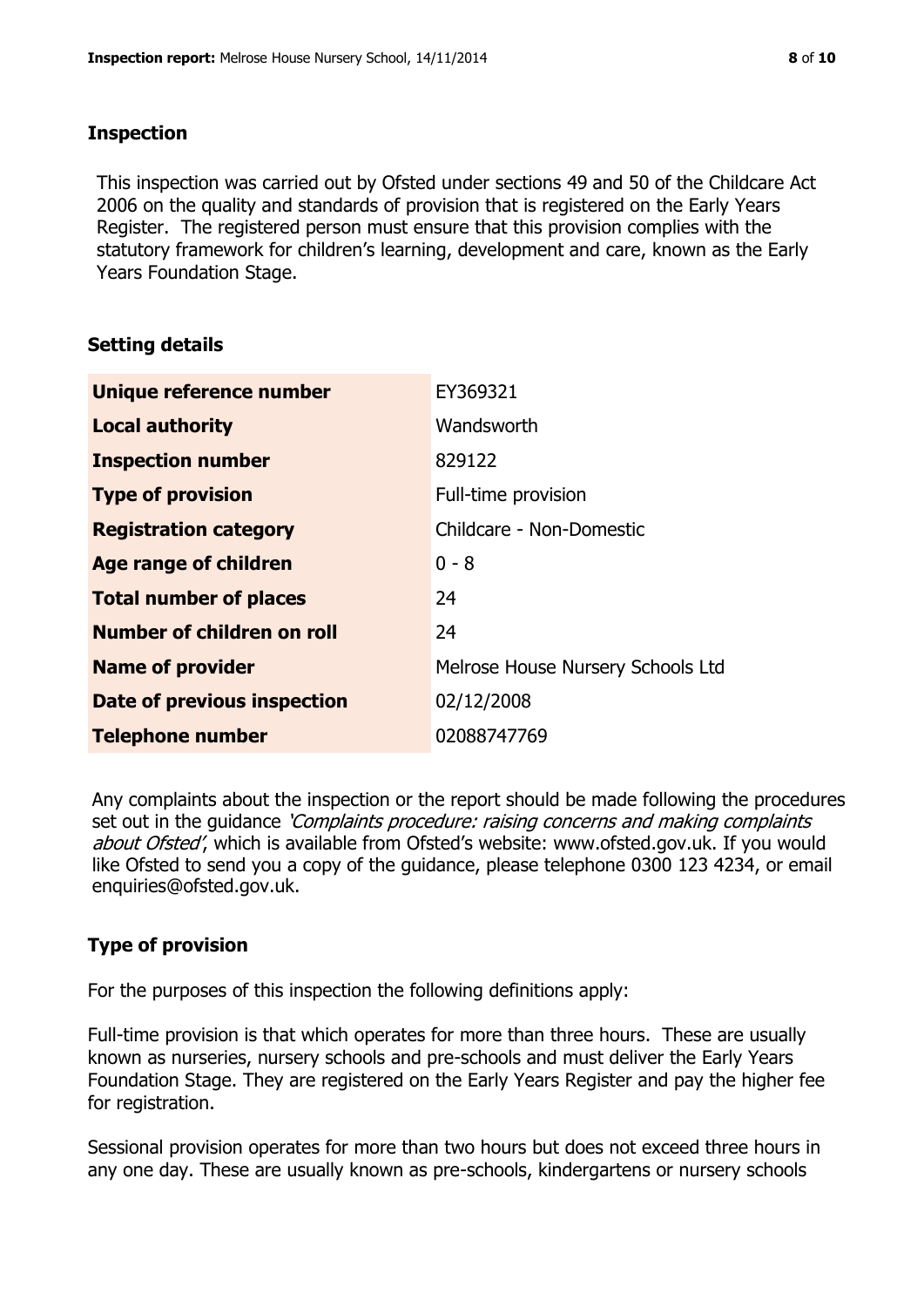and must deliver the Early Years Foundation Stage. They are registered on the Early Years Register and pay the lower fee for registration.

Childminders care for one or more children where individual children attend for a period of more than two hours in any one day. They operate from domestic premises, which are usually the childminder's own home. They are registered on the Early Years Register and must deliver the Early Years Foundation Stage.

Out of school provision may be sessional or full-time provision and is delivered before or after school and/or in the summer holidays. They are registered on the Early Years Register and must deliver the Early Years Foundation Stage. Where children receive their Early Years Foundation Stage in school these providers do not have to deliver the learning and development requirements in full but should complement the experiences children receive in school.